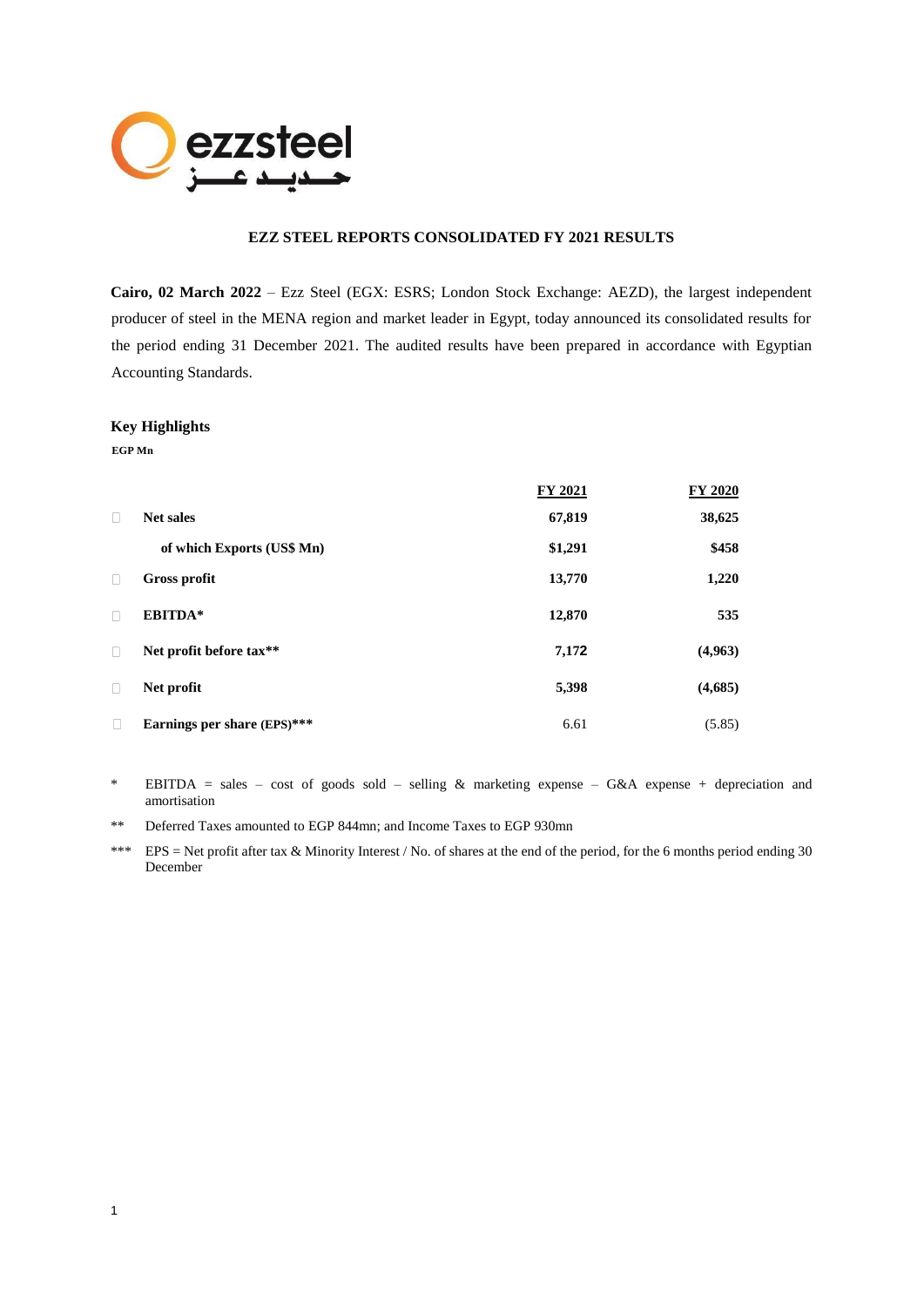**For further information: Ezz Steel**

| <b>Ahmed Nabil</b> | $+20227989844$ | $+20$ 100 177 7703 |
|--------------------|----------------|--------------------|
| Haya Azab          | $+20227989900$ | $+20$ 122 998 8739 |

# **Comment**

Commenting on the results, the board issued the following notes to the shareholders:

- Sales amounted to EGP 67,819 million compared to the EGP 38,625 million recorded in FY20. Rebar sales constituted 54% of total sales, and HRC sales 45%. Sales totalled EGP 18,763 million during 4Q21.
- Ezz Steel achieved a record export sales value in FY21. Exports amounted to USD 1,291 million, of which Hot Rolled Coil (HRC) sales contributed USD 1,079 million and Wire Rod sales USD 212 million. Exports sales during 4Q21 amounted to USD 277 million, of which HRC sales contributed USD 257 million and Wire Rod sales USD 20 million.
- Net profit before tax reached EGP 7,123 billion in FY21. This is compared to a loss of EGP 4,963 million in FY20. Deferred tax and income tax for FY21 were EGP 1,774 million; net profit after tax therefore reached EGP 5,432 million for the year.
- The positive contribution of Ezz Flat Steel (EFS) and Ezz Rolling Mills (ERM), wholly owned by Ezz Dekheila Steel, Alexandria (EZDK), continued following the group's restructuring. Both companies achieved a combined net profit amounting to EGP 1,330 million during FY21 of which EGP 403 million during 4Q21. Their profits are reflected in the net profit of EZDK, and thus on the consolidated net profit of Ezz Steel.
- World production of steel increased to 1,911 million tons in FY21, 1.8% higher than FY20. Mainly due to China's stricter environmental measures and imposed credit limitations on its real estate sector, world production in 2H21 (909 Mn tons) was lower than that of 1H21 (1002 Mn tons).
- Local rebars consumption reached 7.344 million tons in 2021, an increase of 7% over the 6.865 million tons consumed in 2020. Worth noting that local consumption in 4Q21 made an upward correction rising 27% above 3Q21 with the momentum of national projects continuing. In particular "Decent Life Project" to upgrade over 4700 villages is progressing quickly and boosting demand. Growth pace in private building consumption is also picking up.
- With Ezz Steel once again assuming an important position as a flat steel exporter in 2021, it has become necessary to maximise flat production from Ezz Flat Steel (EFS) at the expense of rebars production. The company's rebar sales accordingly decreased from 3.175 million tons in FY20 to 2.936 million tons in FY21, in spite of an increasing local market consumption. This prompted Ezz Steel to build a second meltshop in EFS. Once operative, smooth simultaneous, rather than alternating, production of flat steel and rebars would be achieved enabling the company to seize a growth opportunity.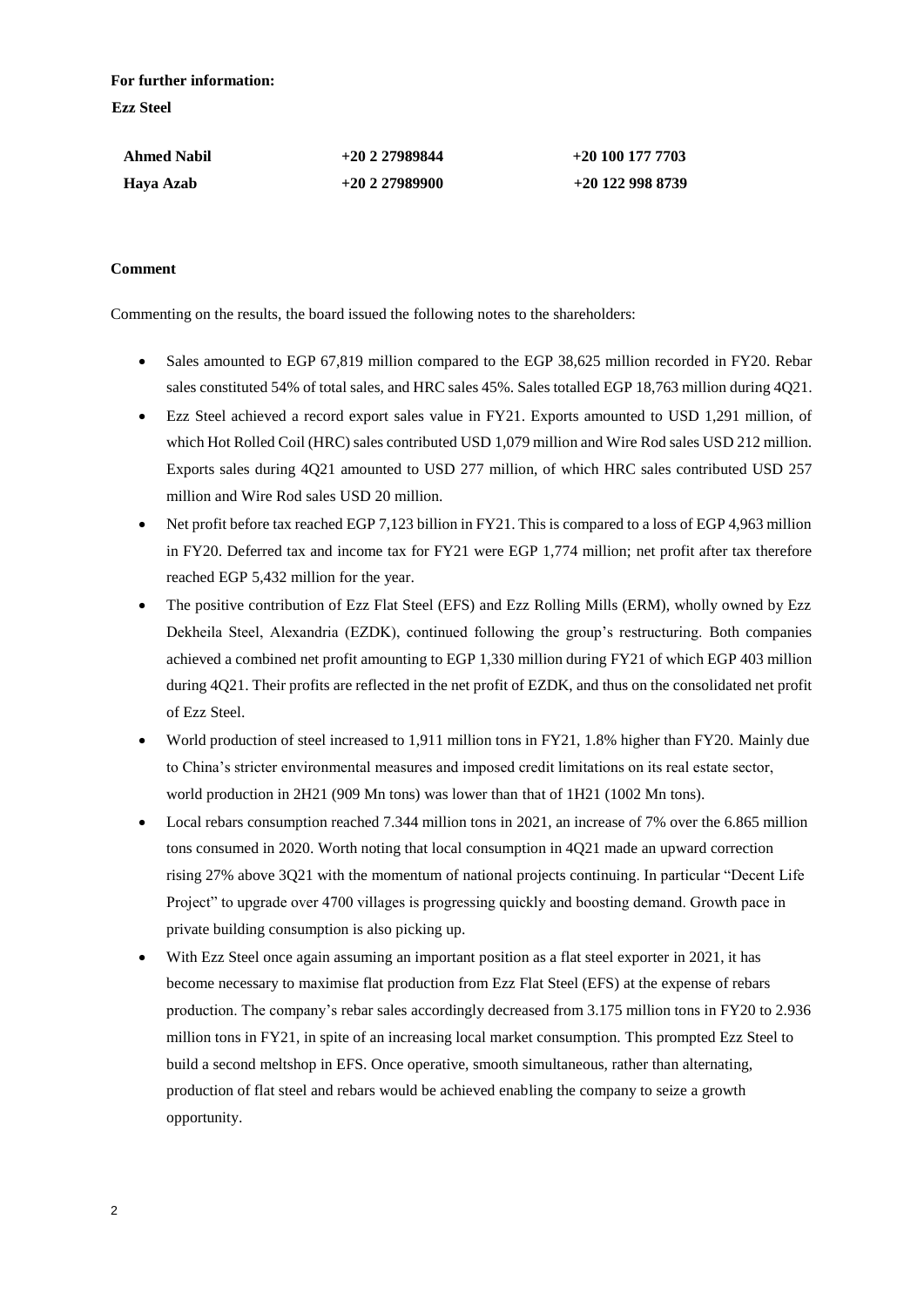- Construction and erection of the second meltshop in EFS are making good progress. Start-up is scheduled in 4Q22 with full capacity to be reached in 1Q23. The 1.6 million ton per year meltshop will cost approximately EGP 3.2 billion, being financed from EGP 1 billion internally generated funds and a EGP 2.2 billion syndicated bank loan. The project will integrate with the downstream casting and rolling plants already in place.
- Ezz Steel efforts to increase the awareness and market its B500WDR high tensile steel rebars is paying off. In-house led market survey showed that not only the company's strong branding, but also the properties and cost savings such superior steel grade provides, contribute to the product's price premium in the market.
- Local flat steel consumption reached 1.421 million tons in 2021. Though this is lower than the 1.563 million tons of 2020, it remains at a higher level than recent years which hovered around the 1.2 million tons per year. Ezz Steel market share grew from 676k tons in 2020 to 906k tons in 2021 having substituted a portion of imports. As local consumption is considerably lower than Ezz Steel's flat production capacity, the company continues to balance its commitment as the anchor supplier to the local market, with its role as a leading exporter.
- In December 2021, EZDK's board approved the purchase of 18% of the total equity of "Egyptian" Steel" for a total value of EGP 2.5 billion; to be paid from EZDK's own resources. The transaction was made in January 2022 (after the fiscal year); 50% the amount was paid, and the balance will be paid in two equal instalments after 12 and 24 months from the transaction date. This marks an important and strategic investment initiative by Ezz Steel.

# **About Ezz Steel**

Ezz Steel is the largest steel producer in the Arab World and North Africa according to the World Top Steel Makers for 2020 published by World Steel Association (WSA). The Company is the Egyptian market leader with a total capacity of 7 million tonnes of finished steel products per annum. Ezz Steel was established on 2/4/1994 as an Egyptian joint stock company in accordance with the provisions of Law No. 159 for the year 1981.

In 2021, the Company produced 2.9 million tonnes of long products (typically used in construction) and 2.1 million tonnes of flat products (typically used in engineering industries, automotive, steel pipes and consumer products). Ezz Steel deploys the latest in modern steel-making technology and is committed to further increasing vertical integration across its plants, boosting operational flexibility.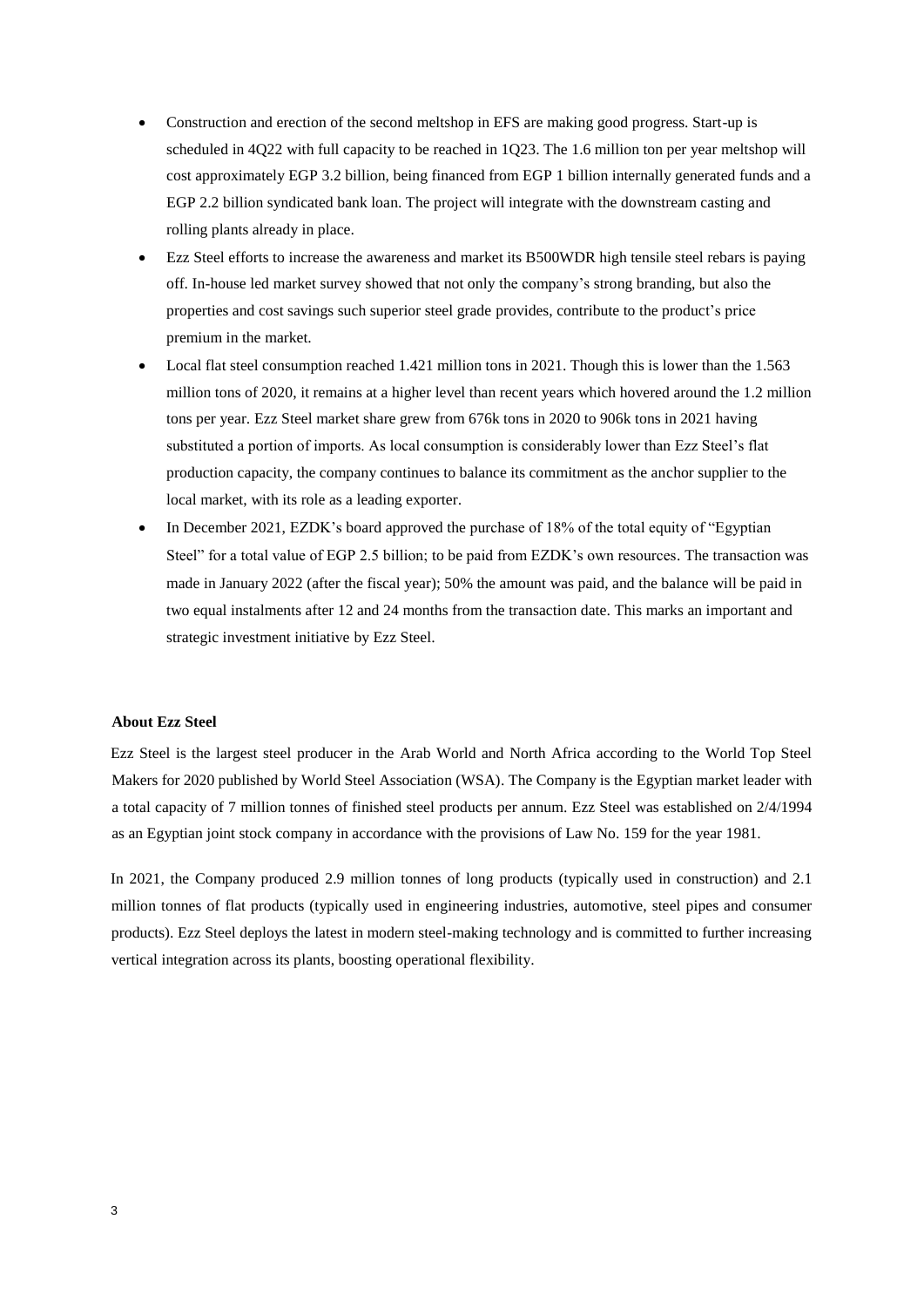#### **Operational Review**

All of the below financial breakdowns are based on Ezz Steel's consolidated financials, which include the consolidated financial performance of EZDK. Following the latter's acquisition of EFS/ERM, both are full subsidiaries of EZDK.

#### **Sales**

Consolidated net sales for FY 2021 were EGP 67,819 million compared to EGP 38,625 million in FY2020.

| $EGP M n^*$  | <b>Ezz Steel</b><br><b>Standalone</b> | <b>EZDK</b><br><b>Consolidated</b> | <b>Ezz Steel</b><br><b>Consolidated</b> |
|--------------|---------------------------------------|------------------------------------|-----------------------------------------|
| Long         | 11,207                                | 25,388                             | 36,595                                  |
| Flat         | $\overline{\phantom{0}}$              | 30,527                             | 30,527                                  |
| Others       | -                                     | 697                                | 697                                     |
| <b>Total</b> | 11,207                                | 56,612                             | 67,819                                  |

\*after the elimination of intercompany transactions.

Long steel products accounted for EGP 36.6 billion, or 54% of sales in FY 2021, while flat steel products represented 45% of sales at EGP 30.5 billion. Long product exports accounted for 9% of total long sales. Flat product exports accounted for 56% of total flat sales.

| <b>Sales Value</b> |                 |               |               |               |
|--------------------|-----------------|---------------|---------------|---------------|
| <b>EGPMn</b>       | <b>Domestic</b> | $\frac{0}{0}$ | <b>Export</b> | $\frac{0}{0}$ |
| Long               | 33,259          | 91%           | 3,336         | 9%            |
| Flat               | 13,526          | 44%           | 17,001        | 56%           |

Long sales volumes were 2.9 million tonnes during FY 2021 and flat sales were 2 million tonnes. In 4Q21, long sales volume was 839 thousand tonnes, 3% below that of 4Q20 which was 863 million tonnes.

The group's consolidated sales volumes totalled 4.9 million tonnes in FY 2021.

# **Production**

Long steel production volumes totalled 2.9 million tonnes during FY 2021. Flat steel production volumes reached 2.1 million tonnes for the period.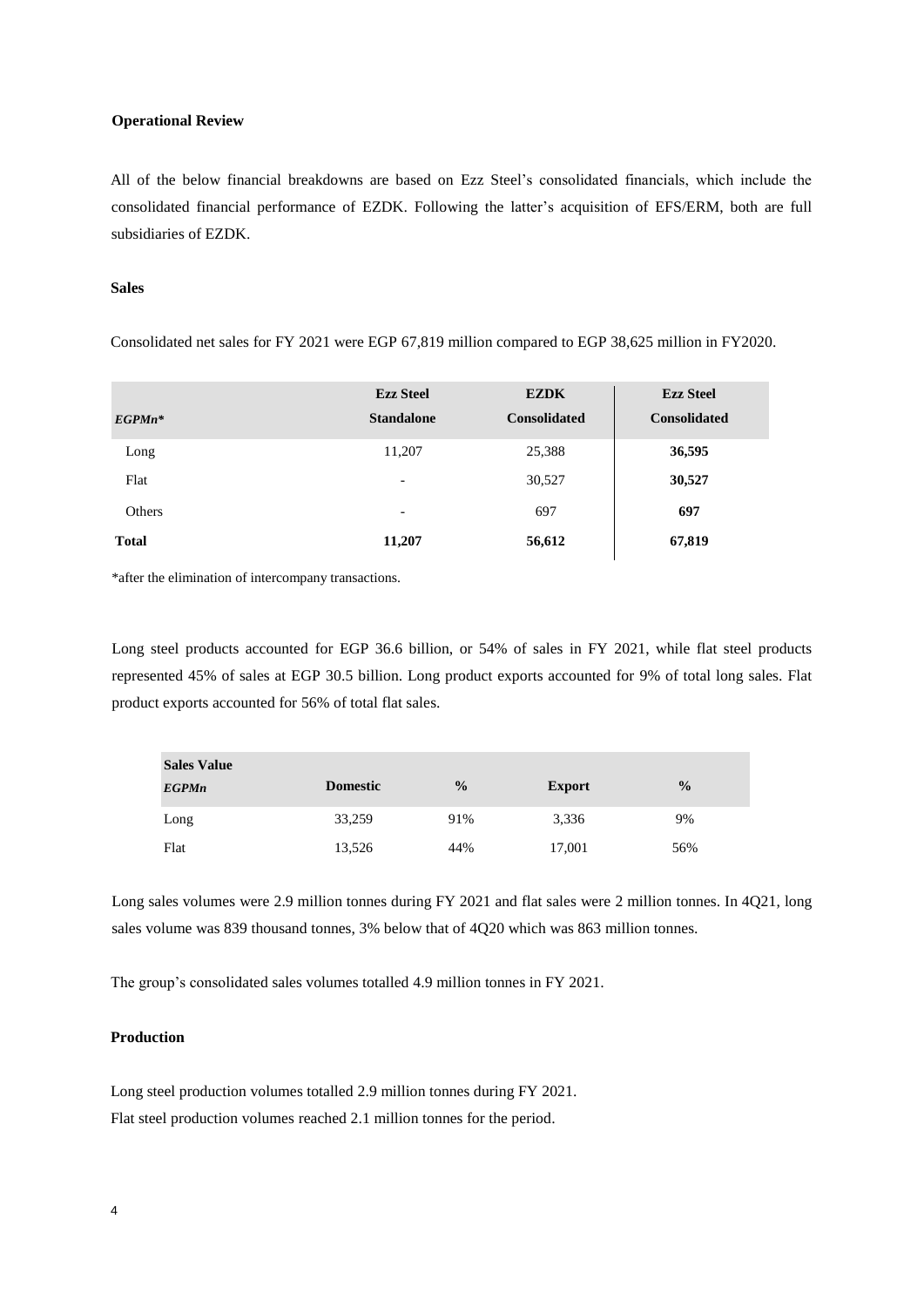# **Cost of Goods Sold**

Consolidated Cost of Goods Sold for FY 2021 represented 80% of sales. Gross profit margin reached 20% in FY 2021.

Ezz Steel Standalone reported a COGS/Sales ratio of 89% for FY 2021.

|                   | <b>ESR</b>        | <b>EZDK</b>         | <b>Ezz Steel</b>    |
|-------------------|-------------------|---------------------|---------------------|
| $EGP M n^*$       | <b>Standalone</b> | <b>Consolidated</b> | <b>Consolidated</b> |
| Sales             | 11,207            | 56,612              | 67,819              |
| <b>COGS</b>       | 10,009            | 44,039              | 54,048              |
| <b>COGS/Sales</b> | 89%               | 78%                 | 80%                 |

\*after the elimination of intercompany transactions

# **Gross profit**

Gross profit of 13.8 billion was recorded for FY 2021 for Ezz Steel consolidated, compared to the EGP 1.2 billion recorded in FY 2020.

# **EBITDA**

Ezz Steel consolidated EBITDA for FY 2021 amounted to EGP 12.9 billion compared to EGP 535 million in FY 2020.

## **Tax**

During FY 2021, Ezz Steel had deferred taxes in the amount of EGP 844 million and income tax of EGP 930 million.

## **Net profit**

Net profit reached EGP 5.4 billion in FY 2021.

## **Net result after tax and minority interests**

Net result after tax and minority interests recorded a profit of EGP 3.5 billion for FY 2021.

### **Liquidity and capital resources**

At the end of the period, Ezz Steel had cash on hand of EGP 3.5 billion and net debt of EGP 31.4 billion.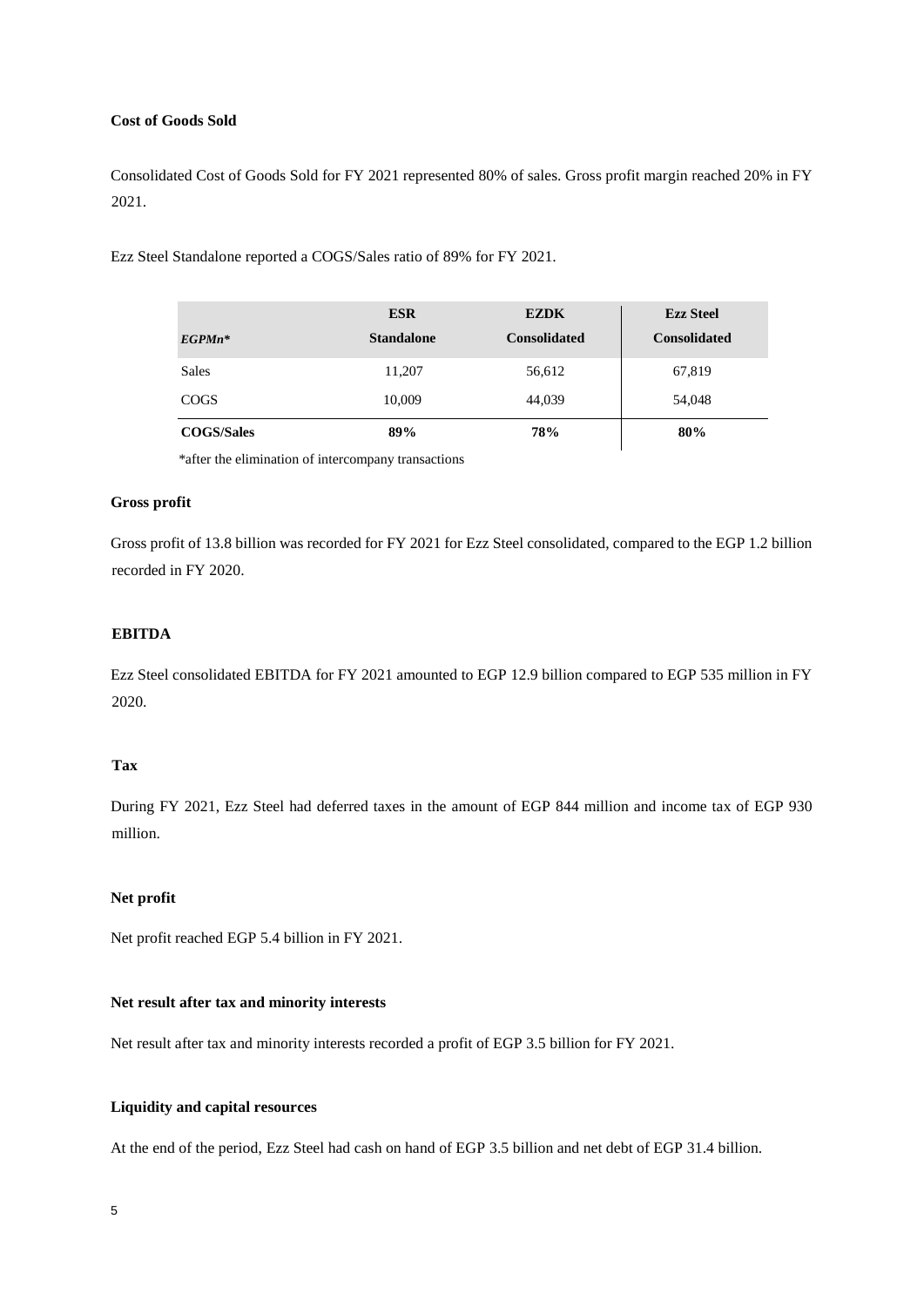# **Outlook**

- Industry analysts forecast an increase in global steel production by 0.8% in 2022 to 1.933 billion tons. China's production in 2022, however, is forecasted to remain at the same level of 2021. As an exporter, Ezz Steel would benefit from an increasing demand and consumption as markets have opened up in the aftermath of the Corona pandemic. On the cost side, China's determination to maximise the use of scrap in steel production would reduce its iron ore consumption and, hence, dampen iron ore price increase.
- Domestic consumption of rebars is expected to continue to grow in 2022 as well. National projects, including "Decent Life Project" are progressing in a dynamic pace; private building is also picking up. Local rebar consumption in 2022 is forecasted to grow by 14% to 8.4 million tons. Local consumption of flat steel in 2022 is expected to grow by 7% to 1.5m tons, also supported by national projects.
- With the increase in crude steel output as EFS's new meltshop commences operation in Sokhna, Suez, Ezz Steel will be able to enhance its supply capacity – especially of rebars – and consolidate its market position, without compromising its flat exports.
- Ezz Steel follows closely the international inclination to apply the Carbon Tax, especially in Europe, and its effect on steel markets. The company looks forward to maximising the return on its exports in view of its distinctive position with a lower carbon footprint compared to most producers. This stems from the production technologies adopted by Ezz Steel, which rely primarily on reduction using natural gas and melting in electric arc furnaces. Carbon emissions are therefore considerably lower than that from blast furnaces which is responsible for about 72% of world production.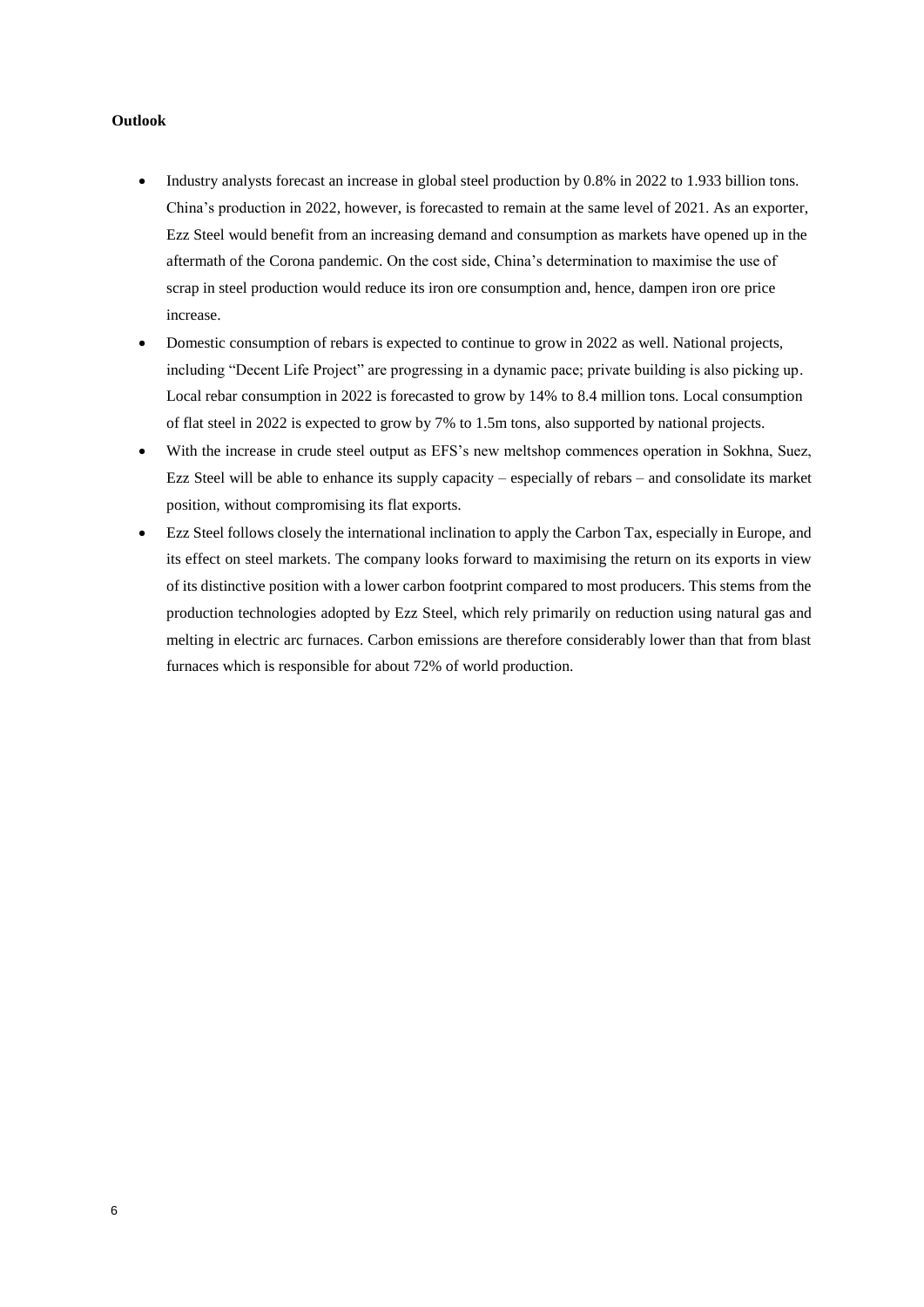# **Divisional Overview**

| <b>EZDK Standalone</b><br>Sales (EGP):      |            | FY 2021 | <b>FY 2020</b> | Q3 2021 | Q4 2021 |
|---------------------------------------------|------------|---------|----------------|---------|---------|
| Value:                                      | Mn         | 47,931  | 34,409         | 12,804  | 15,375  |
| Volume:                                     |            |         |                |         |         |
| Long:                                       | 000 Tonnes | 2,059   | 2,126          | 524     | 610     |
| Flat:                                       | 000 Tonnes | 1,097   | 1,030          | 253     | 266     |
| Exports as % of Sales:                      |            |         |                |         |         |
| Long:                                       |            | 13%     | 12%            | 19%     | 4%      |
| Flat:                                       |            | 51%     | 42%            | 57%     | 52%     |
| EBITDA:                                     | Mn         | 7,928   | 1,356          | 1,784   | 2,228   |
| <b>Production:</b>                          |            |         |                |         |         |
| Long Products:                              | 000 Tonnes | 1,859   | 1,590          | 471     | 424     |
| Flat Products:                              | 000 Tonnes | 1,101   | 1,039          | 281     | 268     |
| <b>Billets:</b>                             | 000 Tonnes | 2,090   | 1,687          | 527     | 543     |
| <b>Ezz Steel Standalone</b><br>Sales (EGP): |            | FY 2021 | <b>FY 2020</b> | Q3 2021 | Q4 2021 |
| Value:                                      | Mn         | 13,170  | 6,835          | 4,196   | 4,187   |
| Volume:                                     | 000 Tonnes | 905     | 777            | 246     | 261     |
| Exports as % of Sales:                      |            |         |                |         |         |
| EBITDA:                                     | Mn         | 905     | 59             | 227     | 236     |
| <b>Production:</b>                          |            |         |                |         |         |
| Long Products:                              | 000 Tonnes | 839     | 767            | 225     | 194     |
| Billets:                                    | 000 Tonnes | 867     | 802            | 208     | 218     |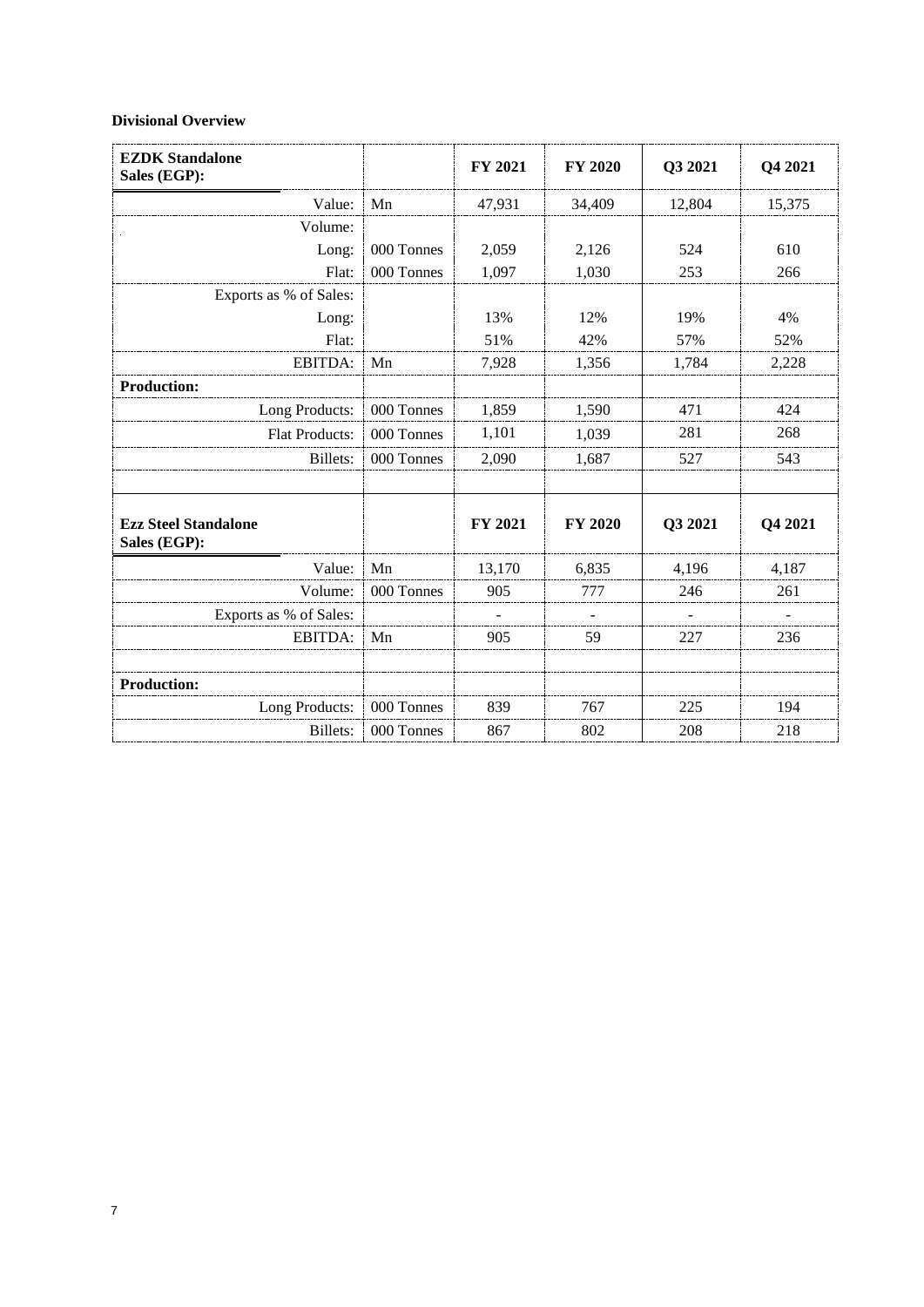| <b>EZDK</b> Consolidated<br>Sales (EGP):                |            | FY 2021        | <b>FY 2020</b> | Q3 2021 | Q4 2021 |
|---------------------------------------------------------|------------|----------------|----------------|---------|---------|
| Value:                                                  | Mn         | 61,218         | 33,967         | 17,322  | 17,384  |
| Volume:                                                 |            |                |                |         |         |
| Long:                                                   | 000 Tonnes | 2,106          | 2,413          | 521     | 619     |
| Flat:                                                   | 000 Tonnes | 1,997          | 1,297          | 505     | 454     |
| Exports as % of Sales:                                  |            |                |                |         |         |
| Long:                                                   |            | 13%            | 10%            | 19%     | 4%      |
| Flat:                                                   |            | 56%            | 48%            | 61%     | 52%     |
| EBITDA:                                                 | Mn         | 12,051         | 512            | 3,079   | 3,390   |
| <b>EBT</b>                                              | Mn         | 6,757          | (4,288)        | 1,822   | 2,221   |
| Net Profit                                              | Mn         | 5,837          | (4,676)        | 1,175   | 1,840   |
| <b>Production:</b>                                      |            |                |                |         |         |
| Long Products:                                          | 000 Tonnes | 2,065          | 2,358          | 501     | 539     |
| <b>Flat Products:</b>                                   | 000 Tonnes | 2,051          | 1,336          | 534     | 472     |
| Billets:                                                | 000 Tonnes | 2,125          | 2,393          | 527     | 543     |
| <b>Ezz Steel</b><br><b>Consolidated</b><br>Sales (EGP): |            | <b>FY 2021</b> | <b>FY 2020</b> | Q3 2021 | Q4 2021 |
| Value:                                                  | Mn         | 67,819         | 38,625         | 18,639  | 18,762  |
| Volume:                                                 |            |                |                |         |         |
| Long:                                                   | 000 Tonnes | 2,936          | 3,175          | 742     | 839     |
| Flat:                                                   | 000 Tonnes | 1,997          | 1,297          | 505     | 454     |
| Exports as % of Sales:                                  |            |                |                |         |         |
| Long:                                                   |            | 9%             | 8%             | 14%     | 3%      |
| Flat:                                                   |            | 56%            | 48%            | 61%     | 52%     |
| EBITDA:                                                 | Mn         | 12,870         | 535            | 3,303   | 3,579   |
| <b>EBT</b>                                              | Mn         | 7,172          | (4,963)        | 1,946   | 2,306   |
| Net Profit                                              | Mn         | 5,398          | (4,685)        | 1,363   | 1,638   |
| <b>Production:</b>                                      |            |                |                |         |         |
| Long Products:                                          | 000 Tonnes | 2,904          | 3,126          | 727     | 733     |
| Flat Products:                                          | 000 Tonnes | 2,051          | 1,336          | 534     | 472     |
| <b>Billets:</b>                                         | 000 Tonnes | 2,992          | 3,195          | 735     | 761     |
|                                                         |            |                |                |         |         |